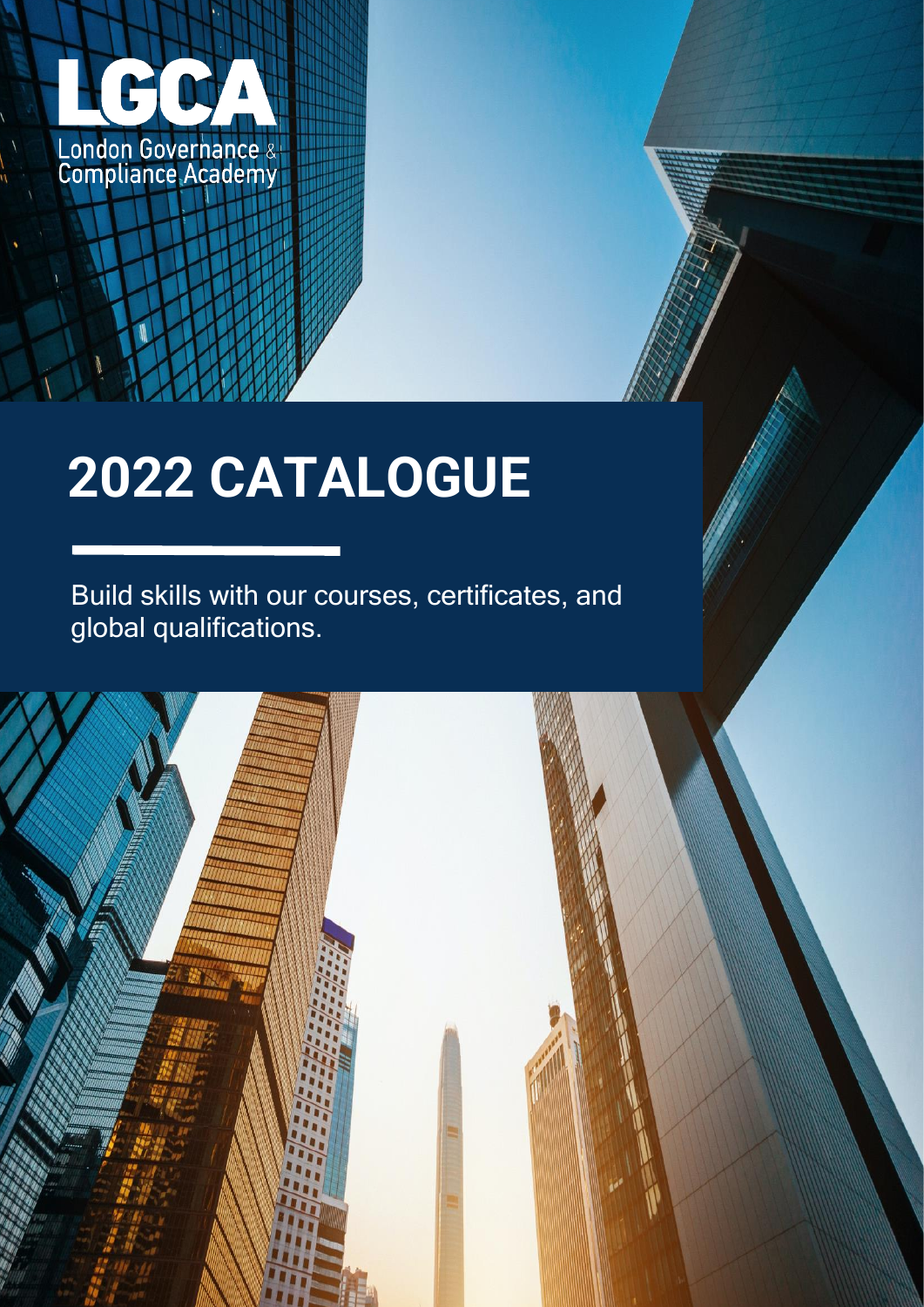

# **Product Catalogue 2022**

Training methods:

- eLearning Self-Paced Courses
- Live Online Courses
- In-House Trainings

## **Your partner in GRC and Financial Education**

The London Governance & Compliance Academy (LGCA) offers a full range of introductory, refresher and advanced regulatory compliance courses, including Anti-Money Laundering, Anti-Bribery and Corruption, Market Abuse, Compliance Introduction, Vulnerable Clients, and many others.

Most of our training programmes are of the UK and the EU relevance, however our library also includes narrowed versions specific to certain countries, like Ireland, Malta, Cayman Islands, and Cyprus. These courses are ideal to train your team on financial regulations, keep them up to date and meet your training regulatory requirements.

Any LGCA's compliance and regulatory programme can be localised and further tailored to meet your exact requirements. Further, any topic can be delivered in more depth through bespoke In-House training for your team either as face-to-face or live online.

Contact us for a free consultation regarding your training needs & plan.

#### **Contact Information**



info@lgca.uk



www.lgca.uk



+44 203 5140270



London Governance & Compliance Academy 34 Lime Street, London, EC3M 7AT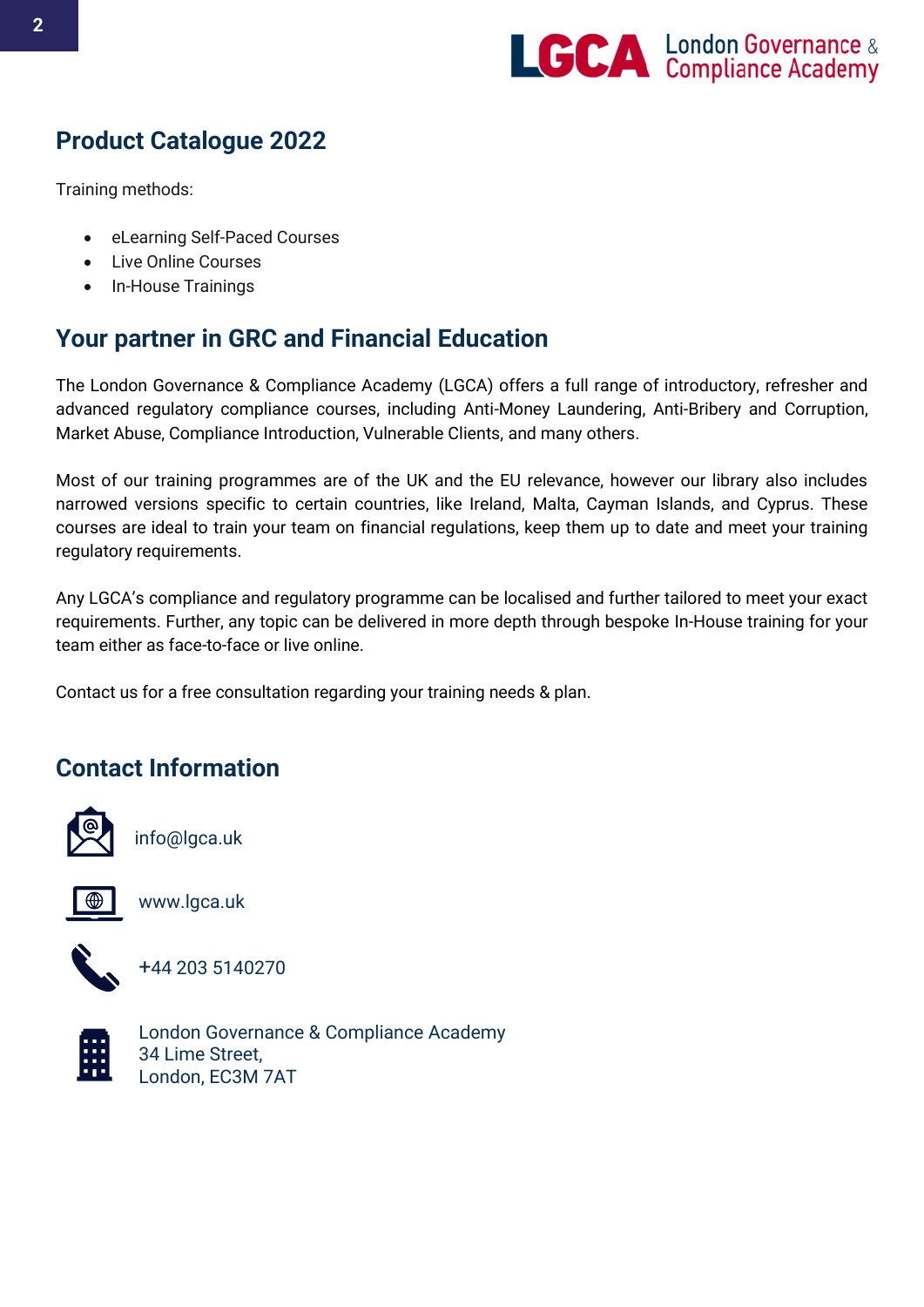

# **FCA Compliance Courses**

eLearning Self-Paced

- [Compliance Introduction](https://store.lgca.uk/product/compliance-introduction-course/)
- **■** [Anti-Money Laundering and Counter Terrorist Finance](https://store.lgca.uk/product/anti-money-laundering-and-counter-terrorist-finance/)
- Vulnerable Client Management
- [Anti-Bribery and Corruption](https://store.lgca.uk/product/anti-bribery-and-corruption/)
- **[Market Abuse](https://store.lgca.uk/product/market-abuse/)**
- SCMR [The Conduct Rules](https://store.lgca.uk/product/smcr-the-conduct-rules-2019-november-update/)
- **[Senior Managers and Certification Regime](https://store.lgca.uk/product/senior-managers-and-certification-regime/)**
- [CASS Introduction](https://store.lgca.uk/product/cass-introduction/)
- [GDPR Awareness](https://store.lgca.uk/product/gdpr-awareness/)
- **•** [Treating Customers Fairly](https://store.lgca.uk/product/treating-customers-fairly/)
- [Approved Persons Regime](https://store.lgca.uk/product/approved-persons-regime/)
- [Whistleblowing](https://store.lgca.uk/product/whistleblowing/)
- **■** [Introduction to Cybersecurity](https://store.lgca.uk/product/introduction-to-cybersecurity/)
- **[Best Execution](https://store.lgca.uk/product/best-execution/)**
- Solvency II
- DAC6

## **EU Compliance Courses**

eLearning Self-Paced

- **E** AIF, AIFM and UCITS
- **E** AIF Alternative Investment Funds
- AIF and AIFM
- AIFM Alternative Investment Fund Managers
- AML Fundamentals
- AML Intermediate
- Corporate Governance for Financial Institutions
- Conflict Management
- Governance, Risk Management and Compliance
- Know your Client (KYC) and Customer Due Diligence
- **Market Abuse Regulation Overview**
- **MiFID II**
- Product Governance
- Risk Based Approach (RBA) to Anti Money Laundering
- Solvency II
- UCITS Undertakings for Collective Investments in Transferable Securities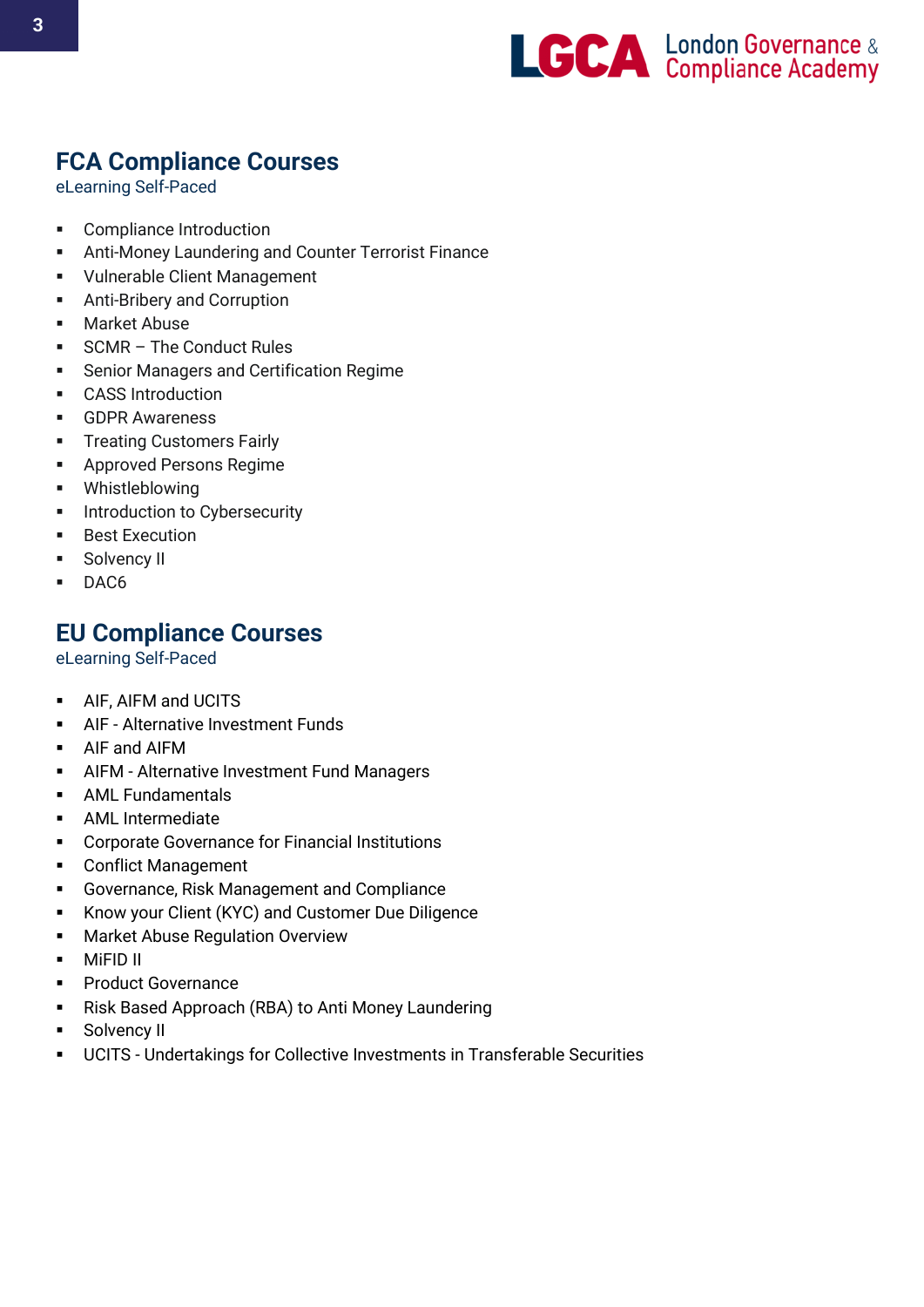

# **Central Bank of Ireland (CBI) Compliance Courses**

eLearning Self-Paced

- Anti-Bribery and Corruption
- [Anti-Money Laundering and Counter Terrorist Finance](https://store.lgca.uk/product/anti-money-laundering-and-counter-terrorist-finance/)
- **Market Abuse**
- GDPR

#### **Other GRC eLearning Courses**

eLearning Self-Paced

Any LGCA Certificate programme is customisable to fit your business model, industry sector, market niche and other requirements.

- International Economic Sanctions
- **EXECTED FINANCIAL PROMOTION COMPUTER** Financial Promotion & Marketing Compliance
- Financial Regulation: International Financial Regulatory Environment
- Fundamentals of Risk Management
- Governance, Risk & Compliance
- ICAAP Internal Capital Adequacy Assessment Process
- Finance & Accounting Essentials
- **Insider Dealing & Market Manipulation**
- MiFIR Reporting Standards
- Practical Aspects of the Compliance Function
- Risk-Based Approach to Anti-Money Laundering
- **•** Treating Customers Fairly & Handling Complaints in the Financial Services Sector
- UCITS: Undertakings for Collective Investment in Transferable Securities (UCITS)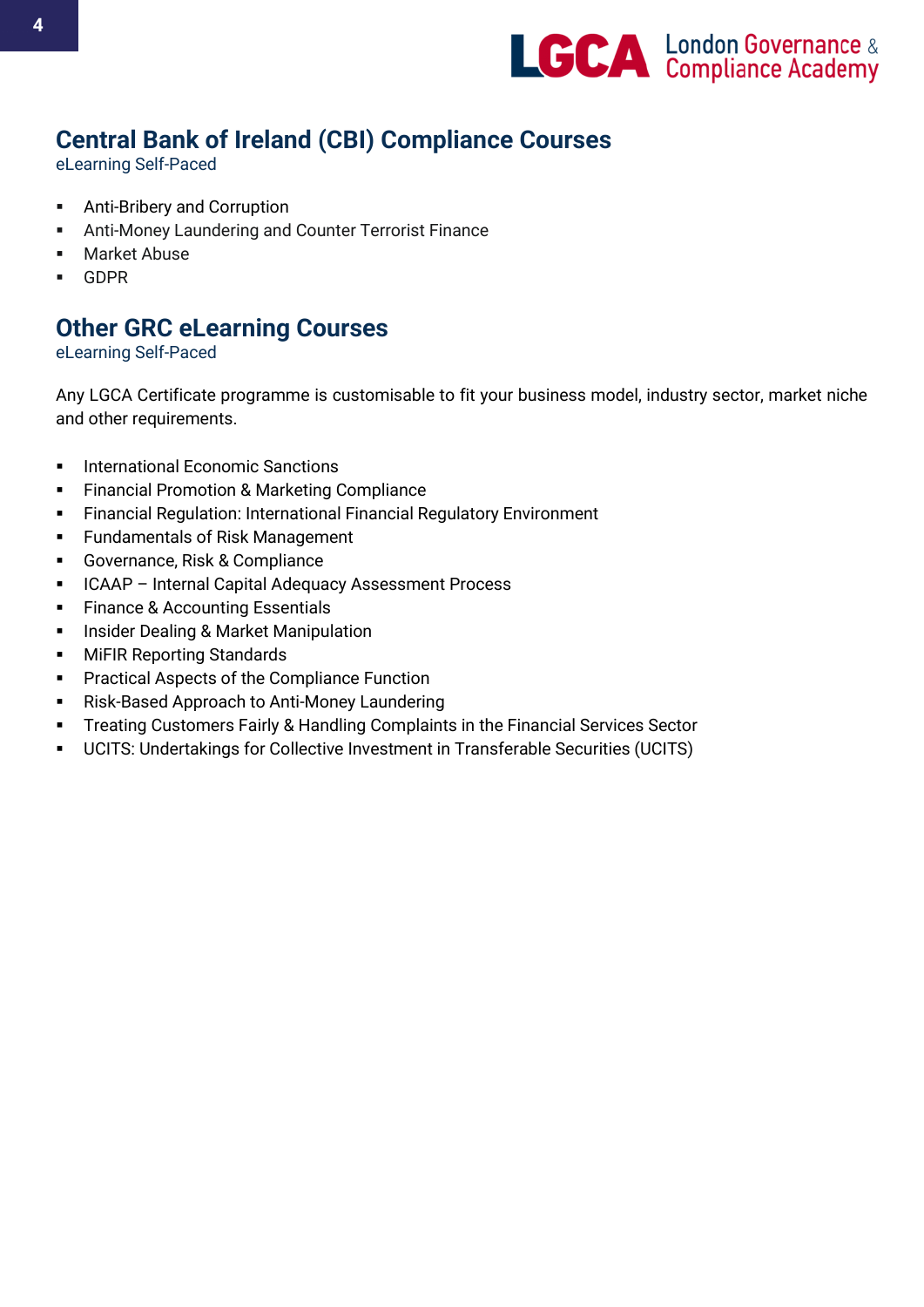

# **International Qualifications**

eLearning Self-Paced

**The Association** of Governance<br>Risk & Compliance

The Association of Governance, Risk and Compliance provides certifications of the highest benchmark – created based on international standards of competence relevant to compliance, risk, cybersecurity, technology, and governance professionals networking – providing a platform where professionals can network and share ideas with fellow colleagues from all over the world. AGRC qualifications help GRCC professionals to acquire and develop the required knowledge & best practices within the fields of governance, risk, compliance, and cybersecurity.

LGCA is an approved training provider (ATP) of AGRC.

- **Fundamentals of Corporate Governance**
- **Fundamentals of International Economic Sanctions**
- **Fundamentals of KYC and CDD**
- **Fundamentals of Anti-Bribery and Corruption**
- Fundamentals of Risk Based Approach (RBA) to AML
- Fundamentals of the Regulatory Framework for the Financial Services Sector
- Certificate in KYC and CDD
- Certificate in Compliance
- Certificate in International Economic Sanctions
- **Certificate in AMI**



The Chartered Institute for Securities & Investment is the leading professional body for securities, investment, wealth, and financial planning professionals. Formed in 1992 by London Stock Exchange practitioners, we have a global community of circa 45,000 members in over 100 countries and last year more than 40,000 CISI exams were sat in 81 countries, 15,000 taken outside the UK.

CISI believe a professional is someone who has a combination of knowledge and skills, and acts with integrity, envisioning their purpose, as a professional body, as providing and encouraging the attributes necessary to be a professional.

LGCA is offering training for all CISI qualifications including (Wealth, Capital Markets, Operations, Financial Planning, Islamic Finance) through instructor-led live online courses. Contact us for a free consultation and a training plan.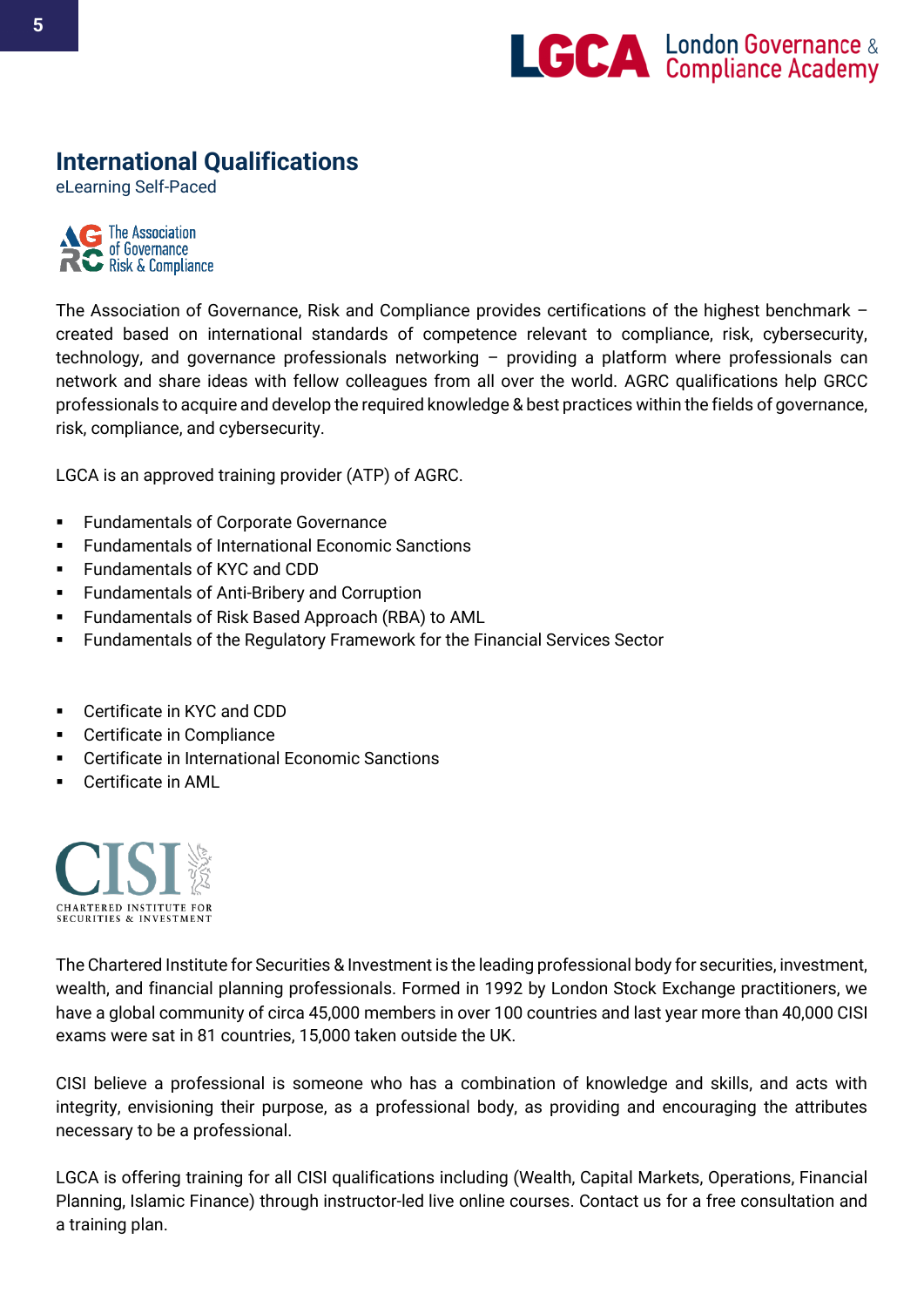

We also offer eLearning self-paced courses on the below:

- **CISI Introduction to Investment**
- **CISI Risk in Financial Services**
- **CISI Global Financial Compliance**

# **Accounting Qualifications**

eLearning Self-Paced



LGCA through its AccountingWise platform offers 100% online self-paced courses and mock exams to pass any accounting global qualification. Our exam focused incentre and online courses are available for CIMA, AAT, ACCA and ICAEW. LGCA, as a member of EIMF group, is an Accredited Training Provider of all major associations.



**Think Ahead** 

ACCA has a worldwide reputation for excellence and their rigorous qualifications are recognised and respected across the globe. When you join the ACCA, you become part of a diverse body of more than 208,000 members and 503,000 students in 179 countries.



CIMA is a market leading business qualification recognised around the world. LGCA offer a range of online courses, all supported by high quality materials prepared by experienced tutors and friendly service teams.



accountancy studies with the AAT.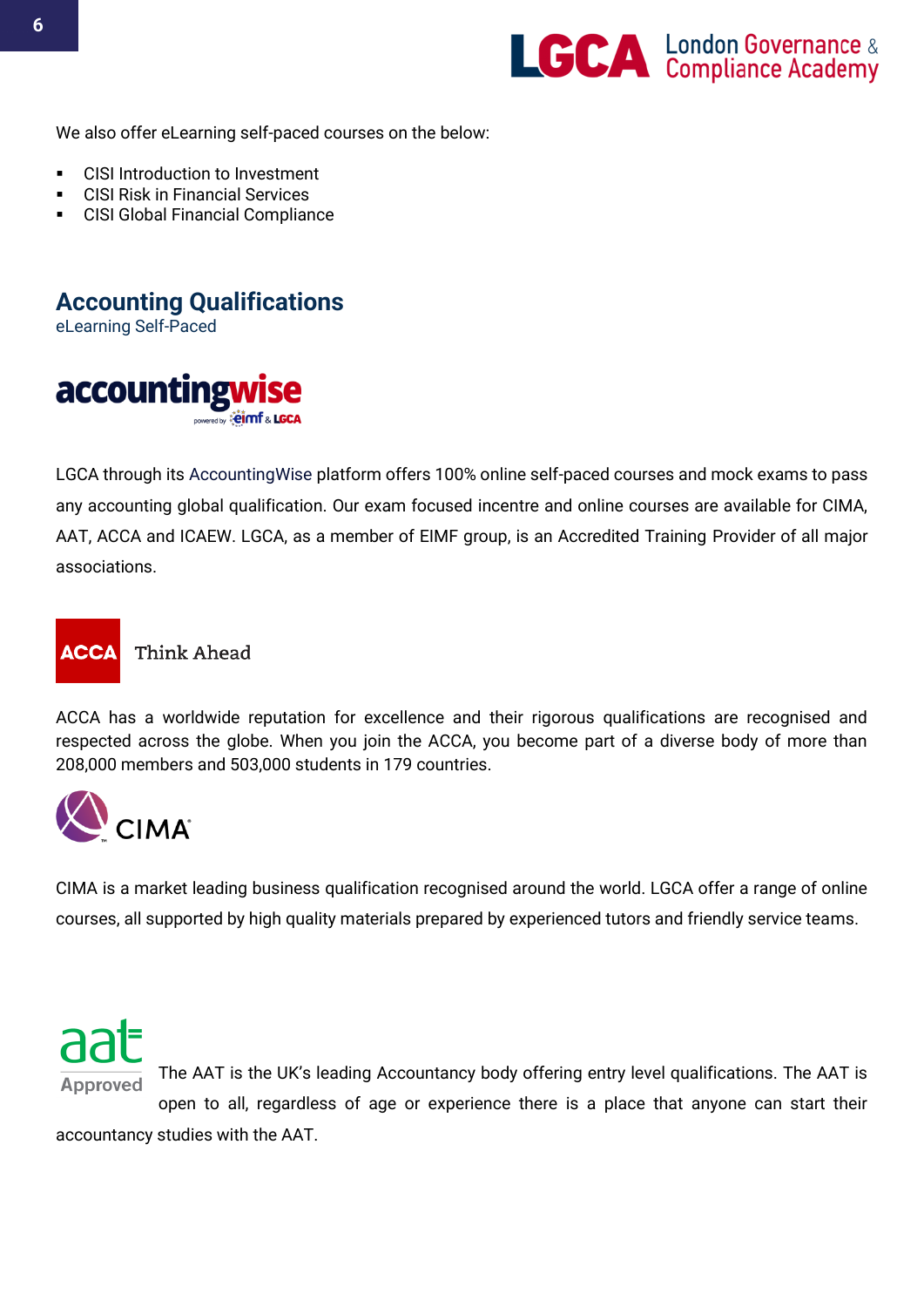

#### **CFA Certificate in ESG Investing**

eLearning Self-Paced



LGCA in collaboration with Quartic offers an interactive self-paced online course to prepare candidates who are planning to take the CFA Institute exams on the ESG Investing Certificate.

The CFA Institute Certificate in ESG Investing is already becoming the definitive qualification on this essential topic. The CFA Institute Certificate in ESG Investing explores environmental, social and governance issues in the context of investment decision making. What are the key issues? How do we identify them? And how do we then incorporate them into our investing?

This exam is designed for investment practitioners of all levels – you may be looking to start a career in finance, or you may already be running a global multi-asset fund. You may also be advising on or distributing financial products or working in risk management: the application of this qualification is broad indeed.

The CFA Institute Certificate in ESG Investing: The Certificate in ESG Investing is developed, administered, and awarded by CFA Society of the United Kingdom (CFA UK) and successful candidates will receive the CFA UK Level 4 Certificate in ESG Investing.

#### **Blockchain**

eLearning Self-Paced



LGCA, an Accredited Training Partner of the Blockchain Training Alliance, offers introductory, intermediary, and advanced certification courses covering most aspects of this cutting-edge technology. We also provide training for CFISA's Level I and Level II Certificates in Cybersecurity Awareness, as well as Level I & Level II PCI Compliance Security Awareness.

- **Blockchain for Healthcare Professionals**
- Blockchain Security
- Blockchain Solutions Architecture
- Certified Blockchain Business Foundations with Exam Voucher
- Certified Blockchain Developer Ethereum with Exam Voucher
- Certified Blockchain Developer Hyperledger Fabric with Exam Voucher
- Certified Blockchain Security Professional with Exam Voucher
- Certified Blockchain Solution Architect with Exam Voucher
- Certified Ethical Hacker
- Corda Distributed Ledger Architecture
- Data Science and Blockchain
- Developing of Hyperledger Fabric 1.4
- **Ethereum Developer**
- Hyperledger Fabric 1.4: Architecting, Designing and Deploying Network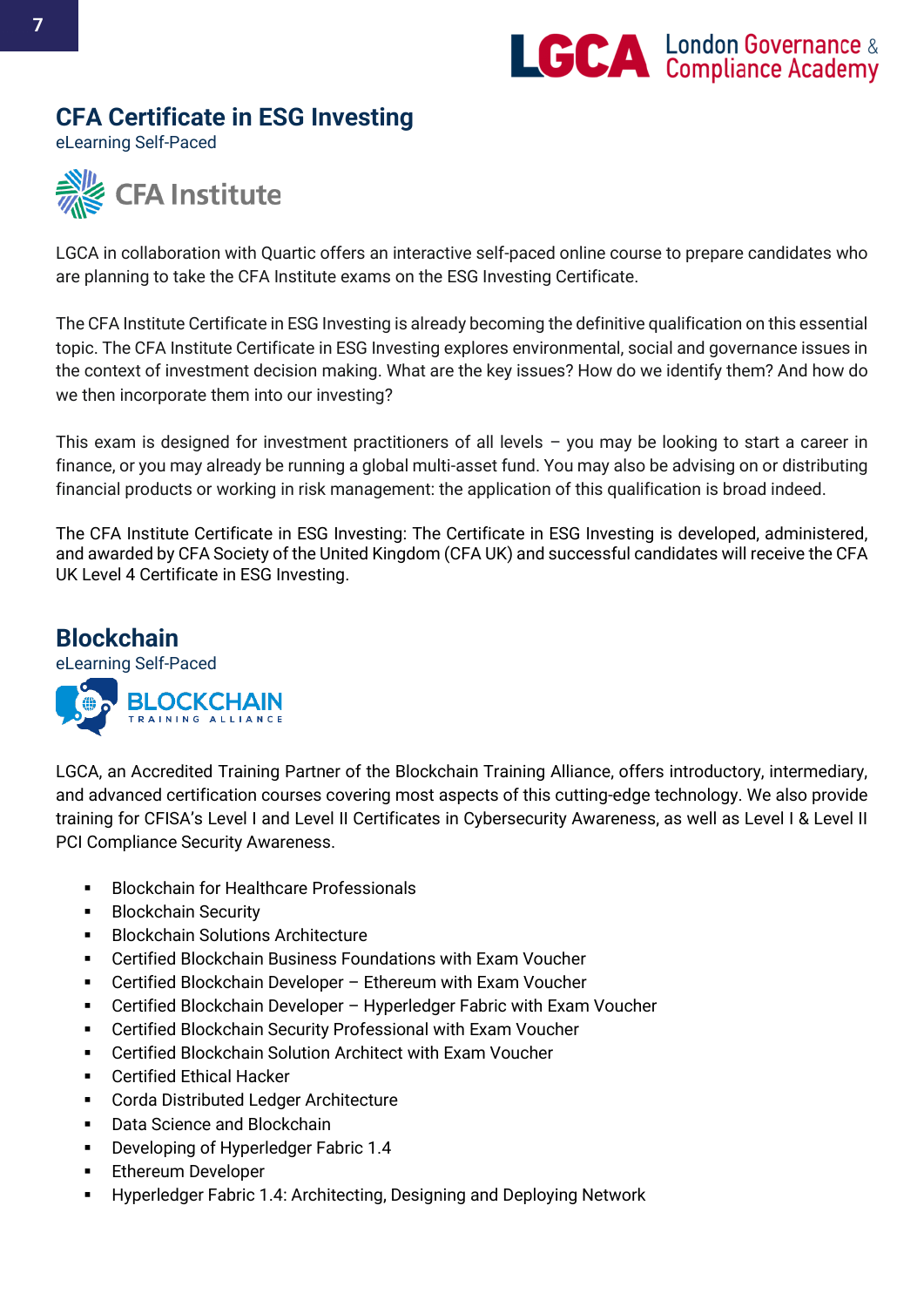

# **Cybersecurity, PCI & GDPR**

eLearning Self-Paced

LGCA partners with the Center for Information Security Awareness (CFISA) and provides training for CFISA's Level I and Level II Certificates in Cybersecurity Awareness, as well as Level I & Level II PCI Compliance Security Awareness. We also offer our own Certificate courses of Information Security and Cybersecurity.

- **EXEC** Certificate of Cybersecurity Awareness
- PCI Compliance Security Awareness
- **•** Information Security
- **·** Introduction to Cybersecurity
- GDPR
- Power BI
- Advanced Excel

## **Business Skills**

#### eLearning Self-Paced

LGCA offers 400+ Soft-Skills micro-learning training courses on a wide range of subjects.

- Compliance Essentials
- Business Innovation
- Coaching Essentials
- Customer Service Applied
- Customer Service Essentials
- Cybersecurity Essentials
- Finance Essentials
- **EXECUTE:** HR Essentials
- **•** Leadership
- Marketing and Sales
- Sales Essentials
- **EXECUTE:** Teamwork Essentials
- Leadership Role Model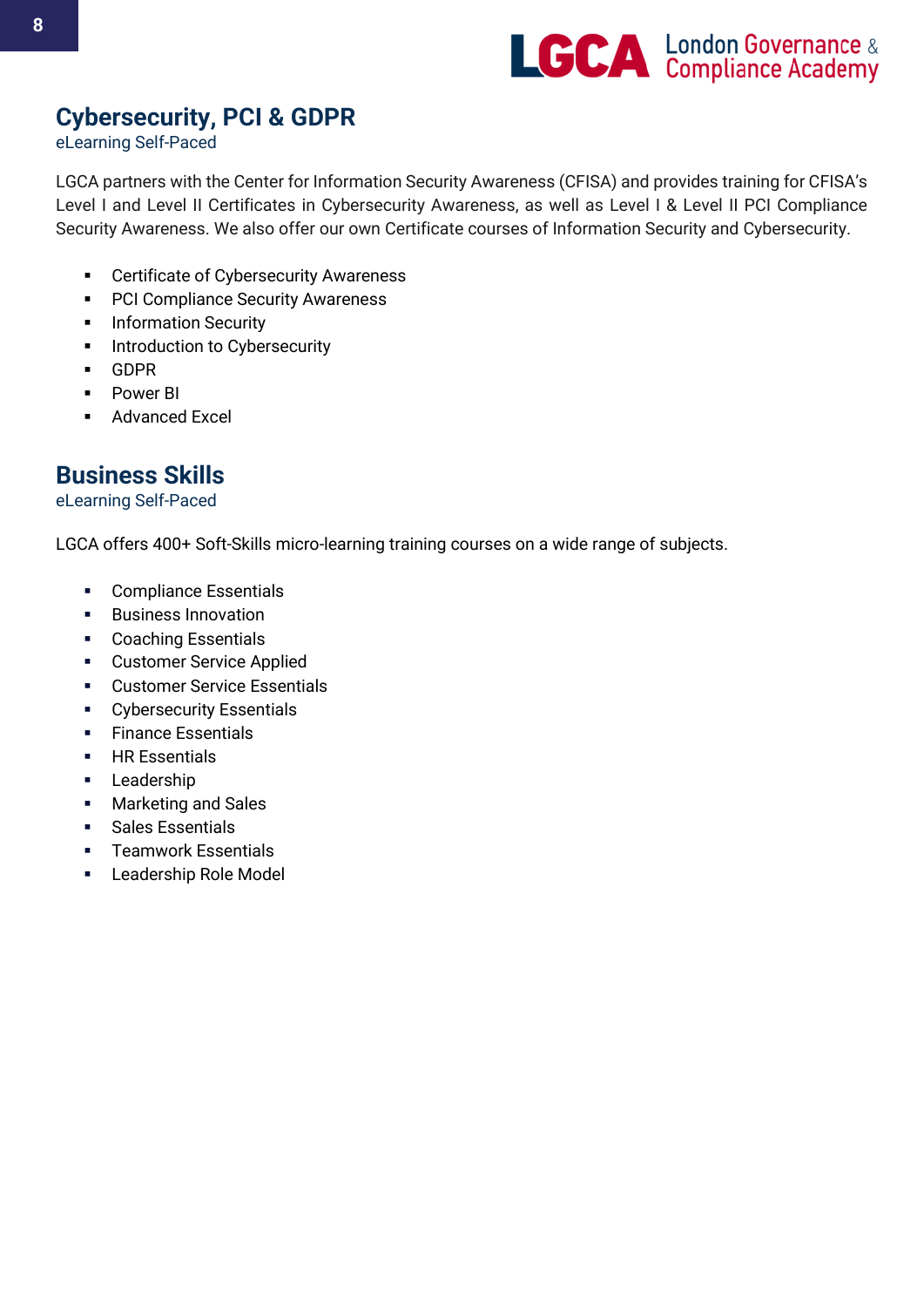

# **Bespoke In-House**

#### Face-to-Face and/or Live Online

We offer bespoke in-house training courses based on each organisation's needs. We help your team to build skills and be up to date with current legislation and trends. Each course can be delivered in-house or live online.

- A Comprehensive Guide to UK Financial Services Regulation and Compliance
- **AML & FCC Graduate/New Entrant Workshop**
- **E** Anti-Bribery & Corruption
- **E** Anti-Money Laundering
- **E** Automating Excel with Macros and Analysis Tools
- CASS Oversight Responsibilities
- CDD and EDD Customer Due Diligence and Enhanced Due Diligence
- Certificate in ESG and Sustainable Finance
- CFA Certificate in ESG Investing
- CIS Administration
- CISI International Certificate in Wealth and Investment Management
- **CISI Risk in Financial Services**
- Client Assets Validating Your CASS Arrangements
- COCON the Code of Conduct
- Complaint Handling and Dispute Resolution
- Compliance Monitoring a Risk-Based Approach
- Conduct Risk Workshop (can be combined with Culture)
- Conflicts of Interest
- CRD IV for Banks
- **CRS & FATCA Compliance & Reporting**
- Culture Establish, Implement, Maintain
- Data Science and AI for Decision Makers
- Demystifying Data Science
- **Effective Compliance Report Writing**
- **Ensuring Your Audit Committee Is Ready for SMCR**
- **Equity Valuation & Discounted Cash Flow Modelling**
- Evidencing Effective Board Reporting
- **Evidencing the Effectiveness of Good Governance**
- Evidencing the Fair Treatment of Vulnerable Customers
- Excel Excel Essentials and Formulas
- **Exploring Transaction Reporting Operational Oversight and Assurance**
- **Finance For Non-Financial Managers**
- Financial Crime
- Financial Crime and International Sanctions
- **EXECTED FINANCIAL CRIME RISKS in the Investment Sector**
- **Financial Promotions**
- Financial Promotions and General Digital Media Issues
- **EXECUTE:** Fintech and the Regulators
- Foreign Exchange Markets
- **•** Fraud Prevention (general and asset-based lending-specific)
- Fundamentals of Complaint Handling and DISP
- Global Compliance Institute Foreign Tax Specialist (FTS)
- How to Be a Compliant and Responsible Supervisor
- How to Conduct & Manage Your Own Board Evaluations
- [How to Conduct a Compliance Risk Assessment?](https://lgca.uk/event/how-to-conduct-a-compliance-risk-assessment/)
- **IAPP Certified Information Privacy Professional**